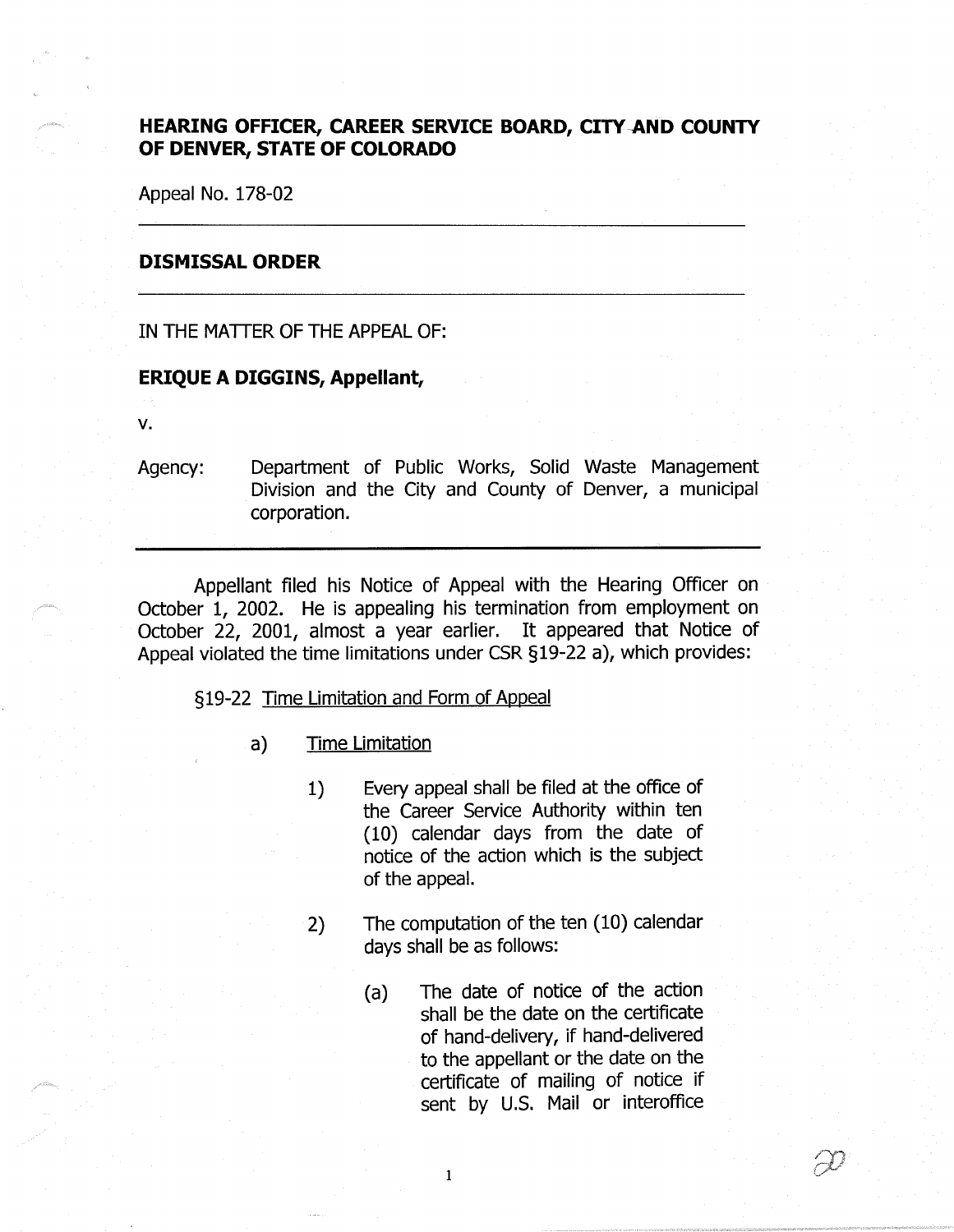mail.

- (b) The period of time for filing the appeal starts on the day following the date of the notice of action OR DATE OF INACTION.
- ( c) Unless otherwise specified, all time periods are calendar days.
- (d) If the final date of the appeal period falls on a day the Career Service Authority office is not open for business, the final date for appeal shall be construed to be the next working day.

The appeal period ends at 5:00 p.m. (close of business) on the final date for appeal.

Based upon these provisions, the parties were ordered to show cause why this appeal should not be dismissed as untimely by December 20, 2002. Appellant responded by submitting "Prisoner Information Records." The Agency eventually submitted a Motion to Dismiss on February 27, 2003.

Timeliness is a preliminary jurisdictional issue. Appellant has the burden of establishing that his appeal is timely.

According to the Notice of Appeal, Appellant was falsely incarcerated and could not call into his job. He submitted a decision from the Colorado Department of Labor and Employment showing that he was awarded unemployment benefits on August 15, 2002. According to this decision, Appellant was incarcerated from September 13, 2001 through April 15, 2002. The Prisoner Information Record submitted by Appellant confirms that the court released Appellant on April 15, 2002.

While Appellant might have had legal justification for the tolling of the statute of limitations under CSR §19-22 while he was incarcerated, he lost that justification, if any, when he did not act promptly upon his release from jail in April 2002. Instead, he waited almost another six months after his release before taking any action to challenge his termination and to regain his job. Appellant does not submit any explanation for this.

The Hearing Officer must conclude that Appellant had the ability to